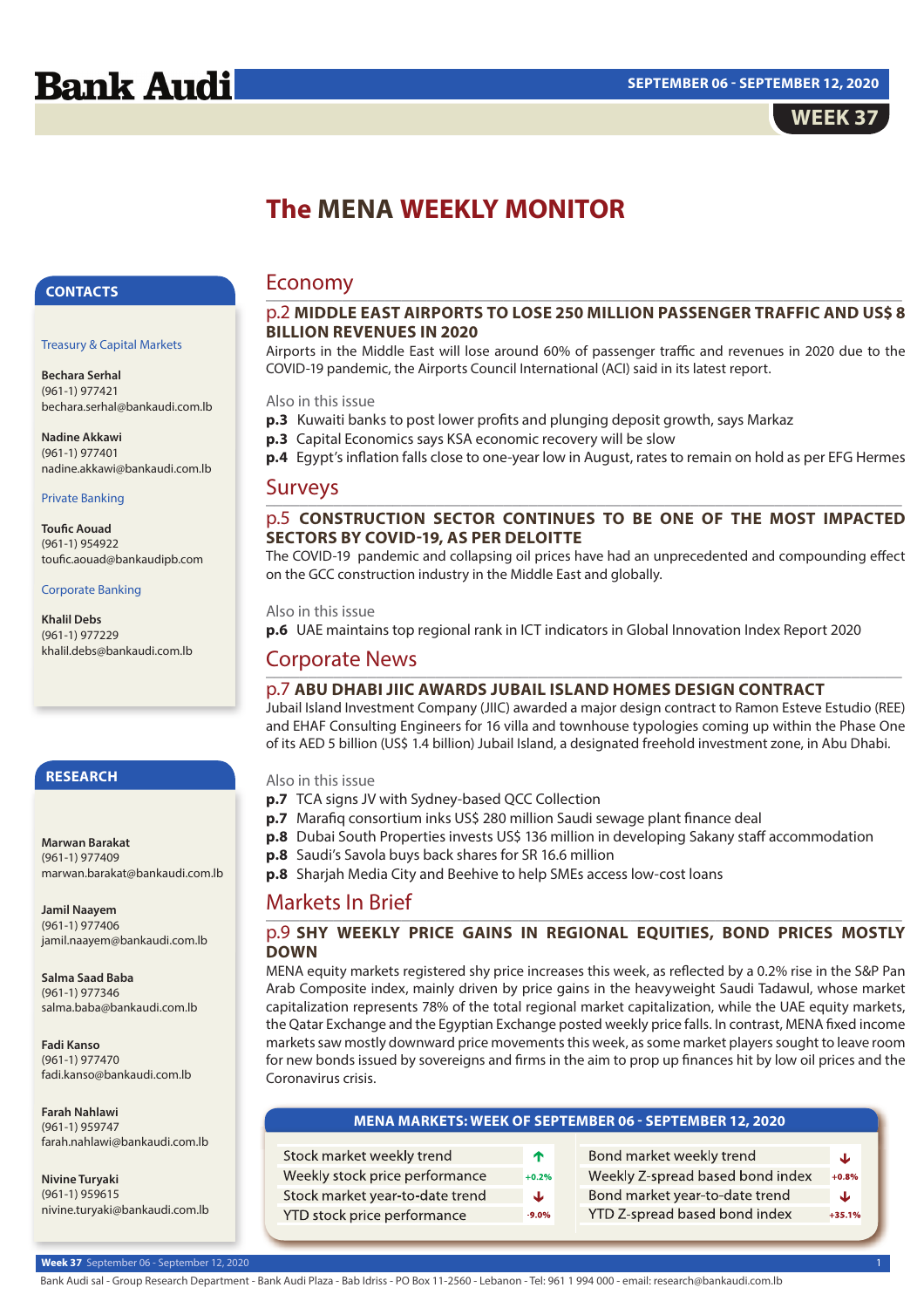## **ECONOMY**

### \_\_\_\_\_\_\_\_\_\_\_\_\_\_\_\_\_\_\_\_\_\_\_\_\_\_\_\_\_\_\_\_\_\_\_\_\_\_\_\_\_\_\_\_\_\_\_\_\_\_\_\_\_\_\_\_\_\_\_\_\_\_\_\_\_\_\_\_\_\_\_\_\_\_\_\_\_\_ **MIDDLE EAST AIRPORTS TO LOSE 250 MILLION PASSENGER TRAFFIC AND US\$ 8 BILLION REVENUES IN 2020**

Airports in the Middle East will lose around 60% of passenger traffic and revenues in 2020 due to the COVID-19 pandemic, the Airports Council International (ACI) said in its latest report.

The trade association of the world's airports said that Middle East airport passenger traffic this year will slump by 250 million from the 420 million projected during pre-COVID-19 to 170 million.

As a result, regional airports will lose around 60% (or US\$ 8 billion) in revenues to US\$ 5.2 billion this year, against the previous ACI estimate of US\$ 13.2 billion.

Globally, airports were expected by ACI to generate about US\$ 172 billion in 2020 before the COVID-19 crisis, with the new estimates placing revenues at close to US\$ 67 billion globally. Similarly, global passenger traffic will fall from 9.4 billion to 3.8 billion - a loss of 60%, ACI said in its fourth update.

As the industry remains on the ground for much longer than anticipated in the first months of the crisis, coupled with ongoing quarantine measures, current projections on international market segments signal that passenger volumes will likely not return to 2019 levels until 2024. Markets that have significant domestic traffic, on the other hand, are expected to recover in 2023 back to pre-COVID-19 levels, the ACI said in its latest analysis.

While the second quarter of 2020 was the worst the industry had seen, with a loss of almost 90% of global airport passenger traffic, the third and fourth quarter are expected to show sustained—albeit partial recovery, as per ACI. Compared to the business-as-usual forecast (pre-COVID-19 forecast for 2020), the loss in global passenger traffic for Q3 is expected to be close to 70%, and that of Q4 approximately 50%. This brings the full 2020 year at a 60% loss in global passenger traffic, added the ACI in its report.

## **IMPACT OF COVID-19 CRISIS ON QUARTERLY PASSENGER TRAFFIC BY REGION IN 2020**

| <b>Reduction in millions</b> | O <sub>1</sub> | O <sub>2</sub> | O <sub>3</sub> | <b>O4</b> | 2020     |
|------------------------------|----------------|----------------|----------------|-----------|----------|
| Africa                       | $-10$          | $-56$          | $-52$          | $-31$     | $-149$   |
| Asia-Pacific                 | $-313$         | $-705$         | $-539$         | $-357$    | $-1,914$ |
| Europe                       | $-115$         | $-641$         | $-572$         | $-278$    | $-1,605$ |
| Latin America-Caribbean      | $-27$          | $-156$         | $-133$         | $-113$    | $-430$   |
| <b>Middle East</b>           | $-17$          | $-97$          | $-84$          | $-51$     | $-250$   |
| North America                | $-91$          | $-483$         | $-380$         | $-308$    | $-1,263$ |
| World                        | $-573$         | $-2,139$       | $-1,761$       | $-1,138$  | $-5,611$ |

Source: ACI World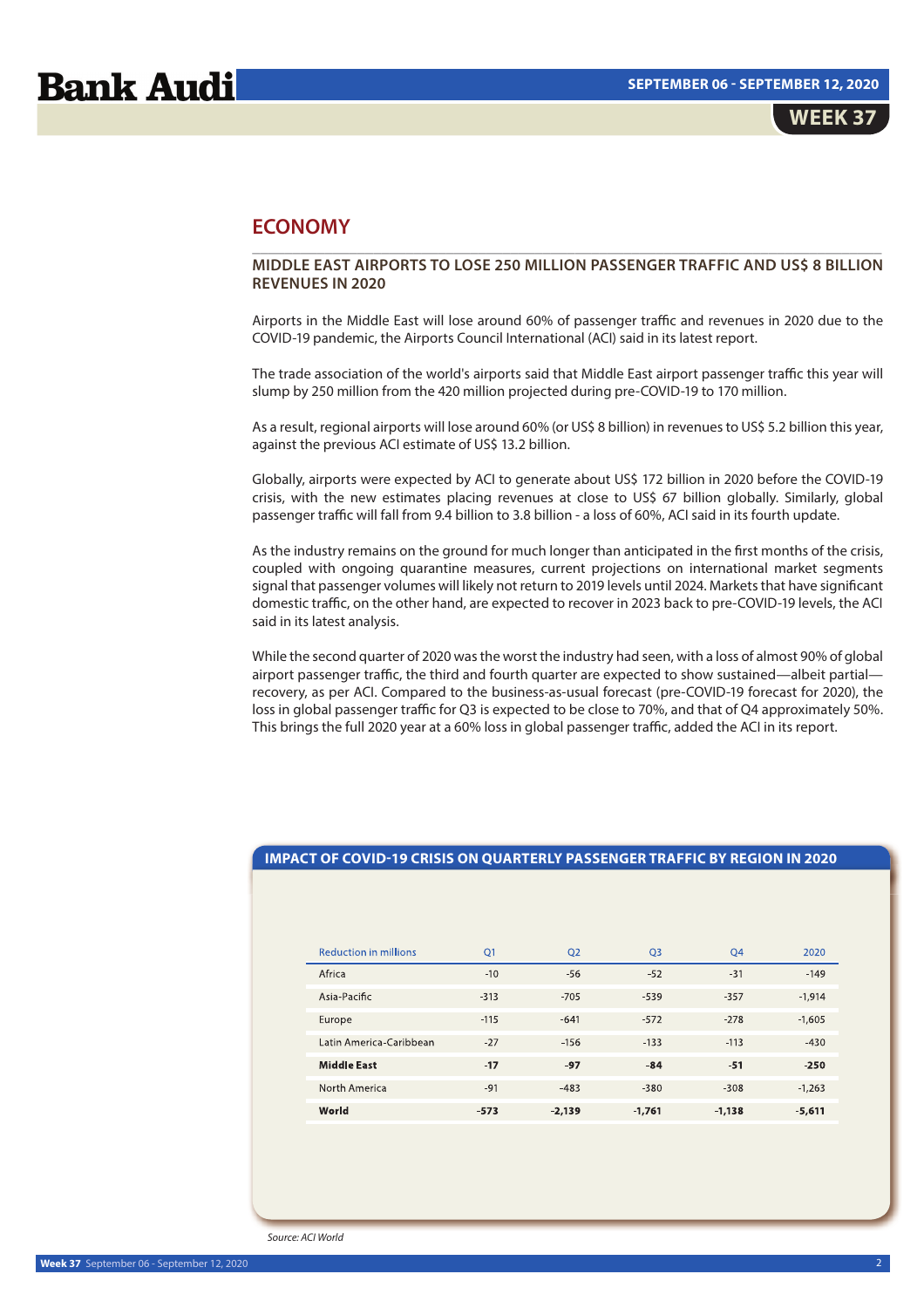## **KUWAITI BANKS TO POST LOWER PROFITS AND PLUNGING DEPOSIT GROWTH, SAYS MARKAZ**

\_\_\_\_\_\_\_\_\_\_\_\_\_\_\_\_\_\_\_\_\_\_\_\_\_\_\_\_\_\_\_\_\_\_\_\_\_\_\_\_\_\_\_\_\_\_\_\_\_\_\_\_\_\_\_\_\_\_\_\_\_\_\_\_\_\_\_\_\_\_\_\_\_\_\_\_\_

Kuwait's banking sector will continue to face pressure in terms of profitability and asset quality for the rest of the year, said Markaz. Kuwait Financial Centre's recent report gave an in-depth insight into the impact of COVID-19 on credit demand, deposit growth, and net interest margin for the banking sector, as well as non-performing loans (NPL) and profitability prospects over the coming quarters.

Profitability for 2020 is expected to fall, with net income reducing from KWD 1.202 billion in 2019 to KWD 592 million in 2020, due to lower operating income consequent to contracting net interest margins and lower non-interest income due to subdued business activity, the report said.

For listed banks, deposit growth is expected to fall to 5.0% in 2020, down from 8.1% last year. Credit demand is expected to be moderate at 4.0% on a year-on-year basis in 2020 due to the fall in economic activity and output caused by the restrictions laid by the government, according to Markaz.

In addition, NPLs are expected to reach 4.7% in 2020, up from 1.8% in 2019, said the report. Defaults are likely to be more in sectors such as real estate, where the financial leverage of some borrowers may be relatively large. However, Kuwaiti banks have the highest loan loss allowances of all GCC countries, which provides buffers for the banks to absorb higher and unexpected losses, as per the Markaz report.

Overall, the pandemic is expected to add considerable strain to Kuwait's banking sector in 2020 and 2021, Markaz said in the report, titled "Kuwait Banking Sector Outlook 2020". Lockdown measures and the subsequent plunge in oil prices is expected to reduce economic activity to levels not seen in decades. The unique nature of the crisis, where both the supply and demand has been impacted, needs to be effectively addressed by policy measures. A lack of sizeable fiscal stimulus to support the economy and spurt in distressed businesses could increase the burden for the banking sector and the costs in the long-term could be prohibitive, said Markaz.

Demand for financing and credit to sustain businesses, particularly small and medium enterprises (SMEs), amid near-zero revenues, has surged. Despite the Kuwaiti government extending benefit measures for SMEs in the form of subsidized loans or interest waivers, the onus of loan origination, administration and due diligence checks fall on banks, exacerbating operational risk, the report said.

Positive developments on potential vaccines for COVID-19 would be a game-changer, Markaz said. The impact of the pandemic will be felt in other ways such as changes in consumer behavior, which would then have an impact on the banking sector, such as digitization of the industry, added Markaz. Banks will have to upgrade their systems accordingly to keep up with the advancements in the financial service space and might have to partner with smaller fintech firms in the short term to avail digital services that the new-age banking customer demands, the report said.

\_\_\_\_\_\_\_\_\_\_\_\_\_\_\_\_\_\_\_\_\_\_\_\_\_\_\_\_\_\_\_\_\_\_\_\_\_\_\_\_\_\_\_\_\_\_\_\_\_\_\_\_\_\_\_\_\_\_\_\_\_\_\_\_\_\_\_\_\_\_\_\_\_\_\_\_\_

## **CAPITAL ECONOMICS SAYS KSA ECONOMIC RECOVERY WILL BE SLOW**

Saudi Arabia's economic recovery has faltered in recent months and is likely to remain gradual, with Capital Economics, a London-based economic research firm, estimating that the Kingdom's GDP fell by 13% year-on-year in Q2 (data due in late September) after recording a contraction of 1.0% year-on-year in Q1.

Capital Economics expects that the recovery will remain slow as austerity weighs heavily on consumer-facing sectors, the suspension of Umrah pilgrimages continues to hit the tourism sector, and the oil sector remains a key drag on the economy. All told, Capital Economics forecasts the Saudi economy to contract by 7.3% this year and, by end-2022, GDP is likely to still be 5.5% below its pre-virus path.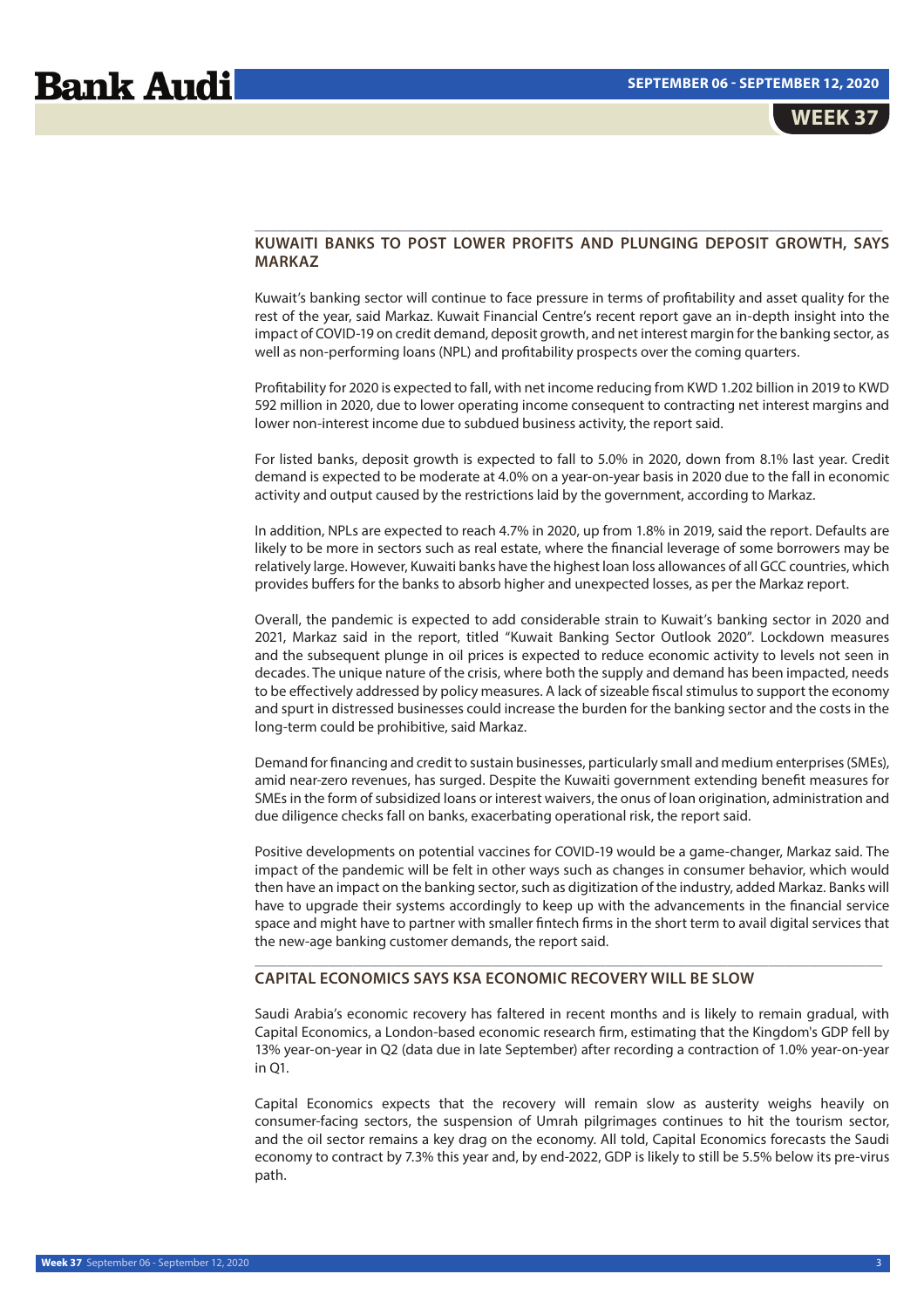The recovery in the Kingdom's non-oil economy from the sharp downturn between March and May has stuttered. After jumping by 15% year-on-year in June, point of sale transactions and ATM withdrawals -proxies for consumer spending– rose by a more modest 2.9% year-on-year in July, the research firm said.

Capital Economics had warned that the jump in activity in July would not be sustained given that it probably reflected the release of pent-up demand as virus containment measures were lifted as well as a possible rush to make purchases before the VAT hike, from 5% to 15%, came into effect at the start of July. According to the research firm, it is a similar story in other parts of the economy. Growth in local deliveries of cement and clinker, an indicator of activity in the construction sector, eased from 90.9% on a yearly basis in June to 23.7% in July.

## \_\_\_\_\_\_\_\_\_\_\_\_\_\_\_\_\_\_\_\_\_\_\_\_\_\_\_\_\_\_\_\_\_\_\_\_\_\_\_\_\_\_\_\_\_\_\_\_\_\_\_\_\_\_\_\_\_\_\_\_\_\_\_\_\_\_\_\_\_\_\_\_\_\_\_\_\_\_ **EGYPT'S INFLATION FALLS CLOSE TO ONE-YEAR LOW IN AUGUST, RATES TO REMAIN ON HOLD AS PER EFG HERMES**

Egypt's annual urban headline inflation in August fell to its lowest level since October, recording 3.4% against 4.2% in July and 5.7% in June. The key driver of falling inflation was, once again, food prices after falling further into the red, at 4.1%. Meanwhile, non-food inflation was slightly higher, at 6.2%. The outcome came lower than EFG Hermes's projected 3.9%, as food prices dropped more than anticipated. Food inflation fell 1.6% month-on-month, the fourth consecutive month to see food prices fall. Weakness in food inflation is broad-based, with key food items, including fruit and vegetables, fresh meat and fish, showing a sustained decline in the previous few months.

While these declines are partially a result of seasonality, EFG Hermes also believes they reflect a weak consumption backdrop. The latest employment survey data showed the labor force has shrunk by 2.7 million in 2Q20, equivalent to 10% of the labor force, while an additional c340k have lost their jobs as a result of the COVID-19 shock. On the other hand, non-food inflation was up 0.5% month-on-month, mostly reflecting rising prices of water and Cairo Metro fares.

EFG Hermes forecasts inflation to pick up slightly over the coming few months, ending the year at circa 5%; hence, Egypt would continue to enjoy a relatively benign inflation environment. A combination of a stable EGP and depressed domestic demand is likely to keep inflation in check. This is especially the case that some adjustments to administered prices have been already passed in the past couple of months, without much impact on overall inflation levels. Rising global food inflation, partially due to USD weakness, is a looming risk on the horizon, but it does not look like it would have much of an immediate impact on inflation, in EFG Hermes's view.

EFG Hermes maintains its view that despite a continued widening margin of real rates, the Central Bank of Egypt (CBE) is likely to keep rates on hold for the rest of the year, including at the Monetary Policy Committee's next meeting on 24 September. EFG Hermes notes that the CBE has left policy rates on hold since March, despite inflation's notable downtrend since then.

EFG Hermes still believes the CBE is comforted with the level of easing it has pushed through so far, whether at the level of the 300 bps rate cut in March or, even more so, with its private sector lending initiative, which has been expanded extensively post COVID-19 outbreak. These initiatives have indeed aided corporate credit growth to rise markedly in the past few months. CBE Governor announced the doubling of the private sector credit initiative to LE 200 billion. In addition, the Governor's latest comment of expecting inflation to average 6% in 4Q20 does feed into EFG Hermes's view that rates are likely to remain on hold. EFG Hermes sees a chance for rate cuts if and when the country enjoys a more relaxed external environment, represented in a recovery in tourism and remittances, both of which have been impacted by COVID-19 negatively.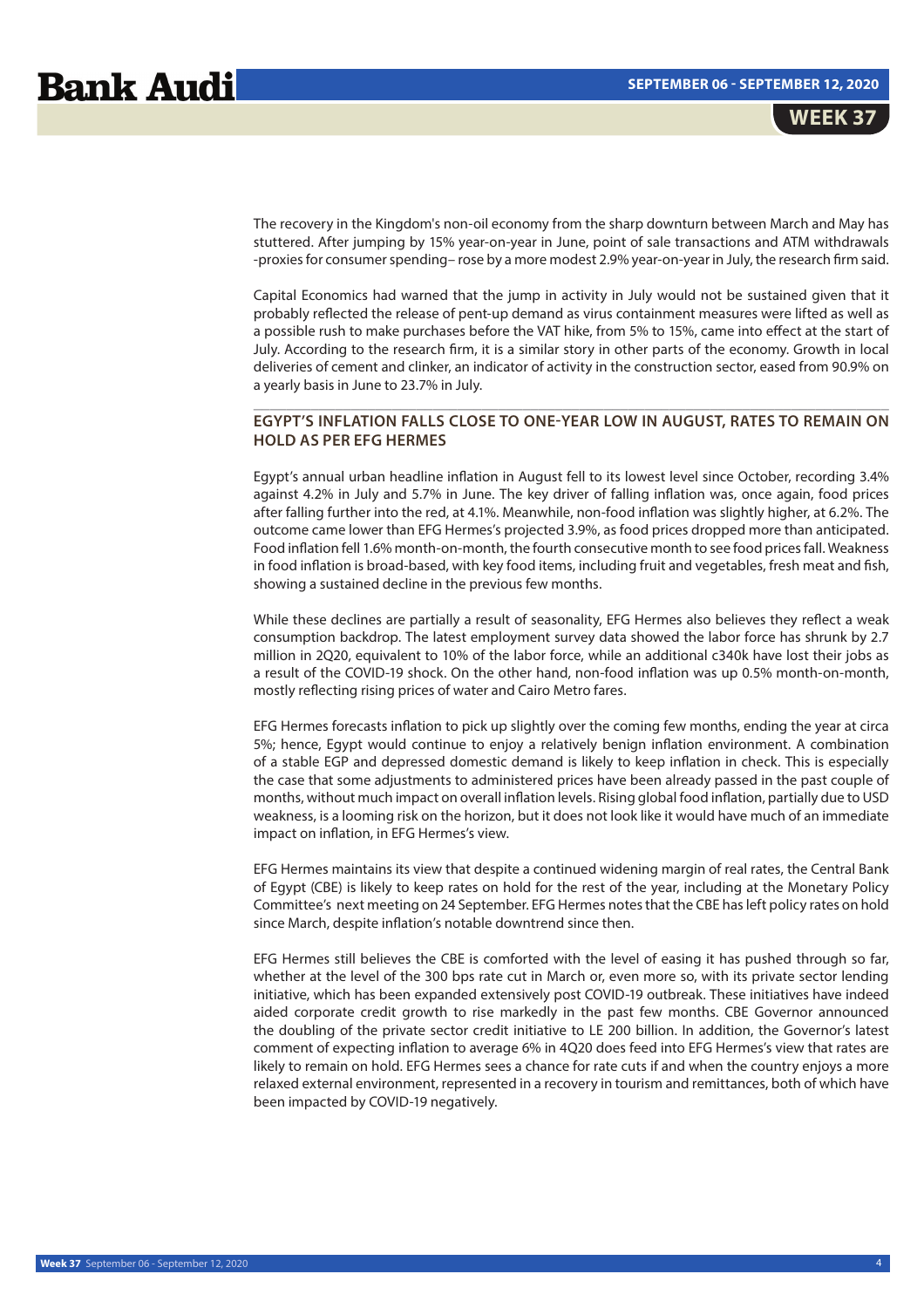WEEK 3<sup>.</sup>

## **SURVEYS**

## \_\_\_\_\_\_\_\_\_\_\_\_\_\_\_\_\_\_\_\_\_\_\_\_\_\_\_\_\_\_\_\_\_\_\_\_\_\_\_\_\_\_\_\_\_\_\_\_\_\_\_\_\_\_\_\_\_\_\_\_\_\_\_\_\_\_\_\_\_\_\_\_\_\_\_\_\_ **CONSTRUCTION SECTOR CONTINUES TO BE ONE OF THE MOST IMPACTED SECTORS BY COVID-19, AS PER DELOITTE**

The COVID-19 pandemic and collapsing oil prices have had an unprecedented and compounding effect on the GCC construction industry in the Middle East and globally. As stakeholders grapple with the "new normal" that COVID-19 has presented, they also face an opportunity to rethink the way they used to work and discover new opportunities to change the status quo collectively, said Deloitte in the 10th edition of its GCC Powers of Construction 2020.

The move of the construction industry's response to COVID-19 from a "Respond to a Recover" phase is underway. In the early Respond phase, the industry's natural focus turned to ways to effectively and safely execute projects at the pace and scale required to minimize social and economic damage and to contain costs while focusing on cash preservation, explains a Partner and Construction Leader at Deloitte Middle East.

As the regional industry moves into the Recover phase, it is essential to adopt a strategic view where the focus should be on the effective execution of projects and payments to contractors being made in a timely manner to ensure the much-needed liquidity to complete the projects under execution, as per the same source.

The Deloitte report finds that the real estate sector performance in Dubai continued to be impacted by oversupply in 2019, which resulted in falling capital and rental values, particularly in the residential sector. Meanwhile, COVID-19 has caused significant disruption across all real estate sectors and the magnitude of the impact due to travel restrictions and lockdown measures will depend on the shape and pace of recovery, as per the same source.

What COVID-19 and the oil price fall have done is served to focus minds on the need to accelerate economic diversification and movements toward each country's national vision. From that at least many major new opportunities will emerge and companies which can pre-empt and grasp these changes will be those that will be best-positioned to face the challenges ahead, explains a Director and Head of Real Estate Development at Deloitte Middle East.

Looking at Saudi Arabia, diversification efforts, social reforms, and government-led investments in infrastructure, entertainment and the tourism sector will be key to the real estate sector's recovery and growth in the long term, as per the same source.

Saudi Arabia is making huge construction and infrastructure developments, aiming ultimately to become a global tourism hub. The Kingdom has also embarked on a journey to undertake a large-scale economic overhaul, which has seen both private and public sector companies focused on reforms, further supporting Vision 2030, albeit with reductions in budgets in 2020 to address the current economic changes. UAE is advancing at unprecedented speed, adopting technologies and putting in place the right legislation to support future growth. UAE, KSA and Bahrain have all implemented local Value Added Tax legislation and compliance with the legislation is of the utmost priority for businesses operating in these countries.

The effects of the COVID-19 pandemic will continue to be felt across the Middle East in all sectors, with construction continuing to be one of the most impacted. Stakeholders in the region need to collaborate and focus on how to maximize the opportunities that exist in a fairer contractual relationship, to deliver projects in a new decade under a new normal to avoid the pitfalls of the past and thrive in this new and unprecedented landscape, as per the former Deloitte official.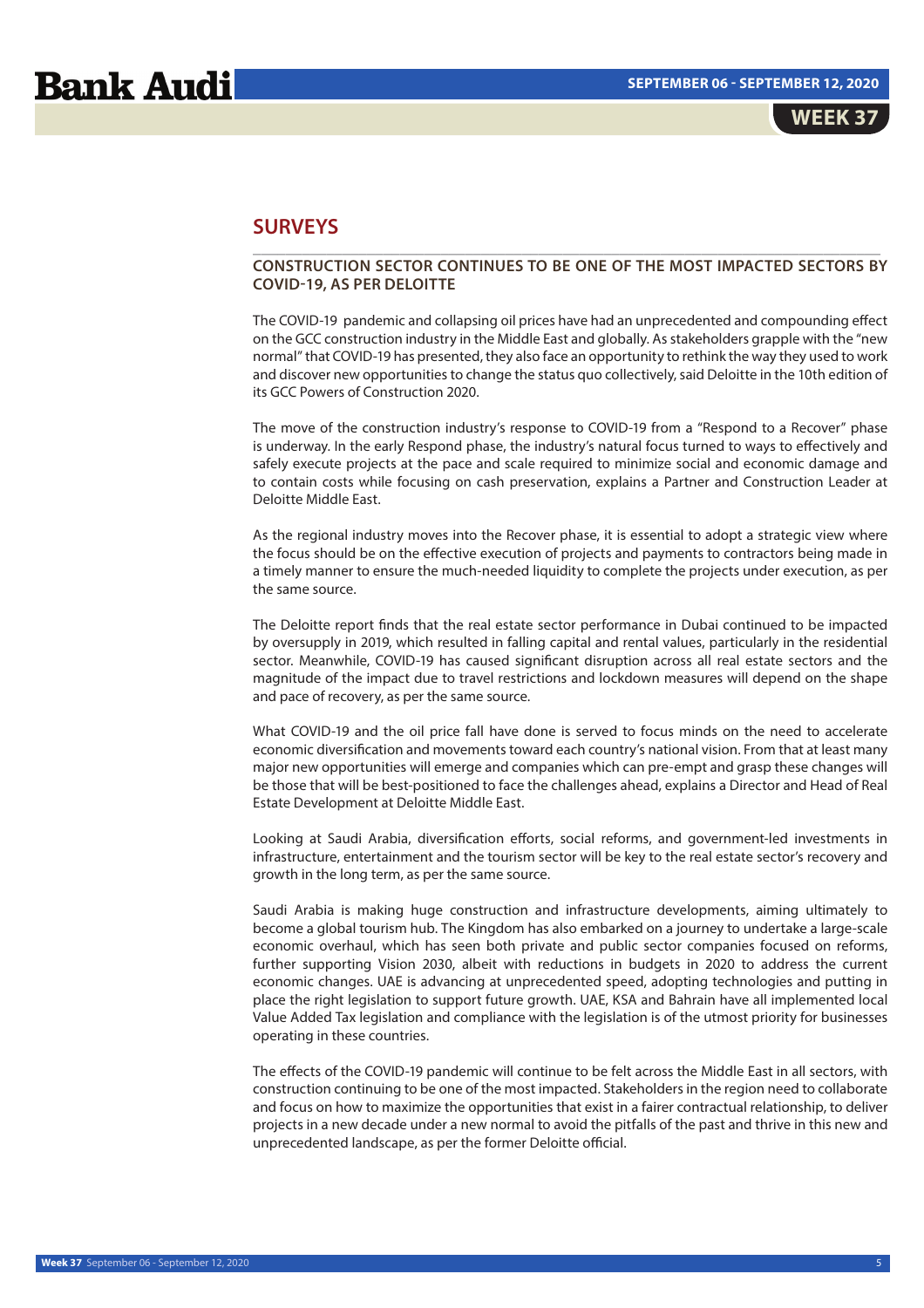## **UAE MAINTAINS TOP REGIONAL RANK IN ICT INDICATORS IN GLOBAL INNOVATION INDEX REPORT 2020**

\_\_\_\_\_\_\_\_\_\_\_\_\_\_\_\_\_\_\_\_\_\_\_\_\_\_\_\_\_\_\_\_\_\_\_\_\_\_\_\_\_\_\_\_\_\_\_\_\_\_\_\_\_\_\_\_\_\_\_\_\_\_\_\_\_\_\_\_\_\_\_\_\_\_\_\_\_

The UAE maintained its Arab and regional leadership in a number of ICT related indicators, according to the Global Innovation Index Report 2020, which included results related to Global Competitiveness indicators for ICT sector.

According to the report, the UAE ranked first on the Arab and regional level in Information & communication technologies (ICTs) Pillar, ICT Access indicator, and ICT Use Indicator. These indicators measure the progress and development of the Telecommunications infrastructure globally as a main enabler for innovation and a major element in creating an innovative environment.

The UAE also ranked first in the Arab region in Generic top-level domains (gTLDs), and in Country-code top-level domains (ccTLDs) (.ae). These indicators measure the percentage of domain registration globally, and show the volume of movement and technological interaction in the countries, which enhance online creativity.

The UAE continues its global leadership in the ICT sector by achieving advanced positions in competitiveness indicators that measure the progress and development of the sector's infrastructure, as per the Director General of the Telecommunications Regulatory Authority.

The country has witnessed the results of many years of cumulative work to develop the sector and raise its readiness for the future, in cooperation with our strategic partners. The UAE experience in overcoming the current situation has been a clear evidence of its leadership and excellence represented by a smooth transition to virtual activities such as remote work, distance learning, e-commerce and digital government services, thus the continuation of the work of many vital sectors in the country, as per the same source.

These results are a continuation of a series of positive results achieved by the telecommunications sector in the UAE, confirming the UAE global leadership in the pursuit of digital transformation and entering the era of the Fourth Industrial Revolution, artificial intelligence and the Internet of things.

The UAE ranked first in the Arab region and fourth globally in launching and using 5G networks, according to the Global Connectivity Index. TRA began implementing and using IMT2020 technology, known as 5G, at the end of 2017.

The UAE has also ranked first in the Middle East region in transitioning to IPv6, according to the statistics issued by Ripe NCC, Akamai Technologies, and Google. The transition to IPv6 supports Internet service providers in providing services, in addition to its significant positive impact on the implementation of 5G, and the digital transformation in the country, as per the report.

The importance of implementing IPv6 comes as a result of the great scarcity of Internet protocols, and the inability of IPv4 to meet the increasing demand in light of the rapid growth of the Internet.

UAE is ranked number one for the highest FTTH penetration among all its global counterparts for three years in a row according to the leading industry body FTTH council. UAE also has the highest percentage of mobile internet subscribers, and the highest percentage of internet users per population.

According the Global Knowledge Index 2019, the UAE maintained the number one ranking for percentage of mobile coverage for inhabitants; number one for internet broadband subscriptions; and number one in the Arab world and region in smart government services as per United Nations' E-government survey in July 2020.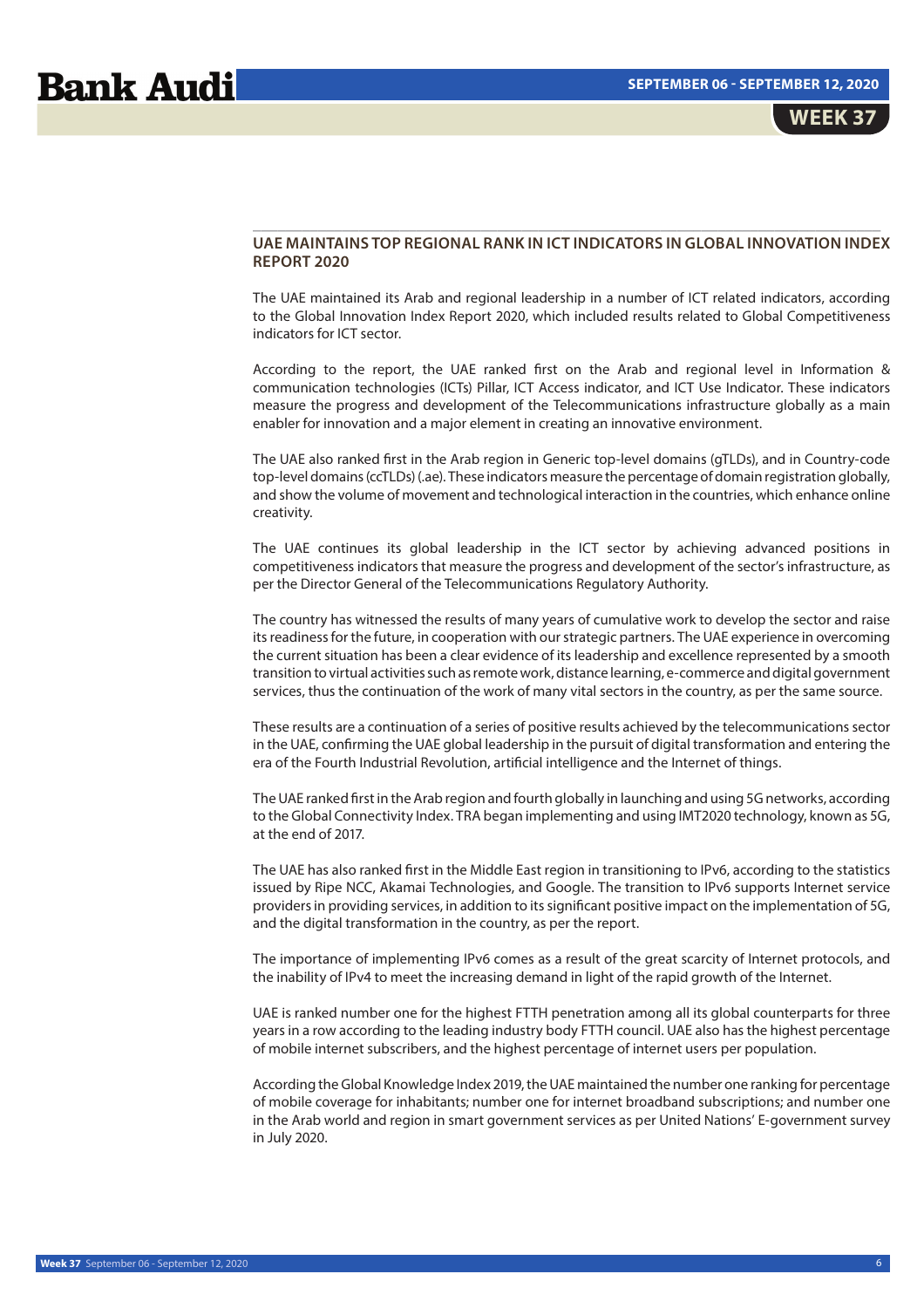# **Bank Audi**

# **CORPORATE NEWS**

## **ABU DHABI JIIC AWARDS JUBAIL ISLAND HOMES DESIGN CONTRACT**

Jubail Island Investment Company (JIIC) awarded a major design contract to Ramon Esteve Estudio (REE) and EHAF Consulting Engineers for 16 villa and townhouse typologies coming up within the Phase One of its AED 5 billion (US\$ 1.4 billion) Jubail Island, a designated freehold investment zone, in Abu Dhabi.

\_\_\_\_\_\_\_\_\_\_\_\_\_\_\_\_\_\_\_\_\_\_\_\_\_\_\_\_\_\_\_\_\_\_\_\_\_\_\_\_\_\_\_\_\_\_\_\_\_\_\_\_\_\_\_\_\_\_\_\_\_\_\_\_\_\_\_\_\_\_\_\_\_\_\_\_\_

Jubail Island will also feature spacious and well-appointed outdoor areas, including parks, walking tracks, kayaking stations and cycling routes to provide a welcome venue for nature lovers and water sports enthusiasts.

Located within 4.6 million square meters, very low-density development, entwined within a natural environment, the community will also offer all amenities.

With AED 400 million in infrastructure works underway - having already started in early January, home construction is on schedule to begin in Q1 2021 with completion slated for 2023.

In addition, a mix of serviced plots will also be available for buyers to build their custom dream homes from as early as Q3 2021.

Jubail Island is a designated freehold investment zone in Abu Dhabi that will comprise a mix of serviced plots, high-end and mid-range properties as well as retail, office park and F&B outlets. \_\_\_\_\_\_\_\_\_\_\_\_\_\_\_\_\_\_\_\_\_\_\_\_\_\_\_\_\_\_\_\_\_\_\_\_\_\_\_\_\_\_\_\_\_\_\_\_\_\_\_\_\_\_\_\_\_\_\_\_\_\_\_\_\_\_\_\_\_\_\_\_\_\_\_\_\_

### **TCA SIGNS JV WITH SYDNEY-BASED QCC COLLECTION**

TCA (Travel Connections Arabia), a global sales and marketing outsourcing agency for the luxury hospitality, tourism and travel industry in the Middle East, signed a joint venture with Sydney-based QCC Collection, a boutique lifestyle management company that provides crafted "sleep, eat and play" concepts for investors and developers.

The joint venture comes at a time when tourism continues to be impacted by the COVID-19 pandemic, and as a number of businesses shift their business plans in order to diversify their offering.

QCC Collection looks into real estate or site development, as well as reviewing portfolio management and performance improvement, and full back of house operations to support partners, with operations in Europe, South East Asia, Australasia, and through the joint venture now includes the Middle East.

## \_\_\_\_\_\_\_\_\_\_\_\_\_\_\_\_\_\_\_\_\_\_\_\_\_\_\_\_\_\_\_\_\_\_\_\_\_\_\_\_\_\_\_\_\_\_\_\_\_\_\_\_\_\_\_\_\_\_\_\_\_\_\_\_\_\_\_\_\_\_\_\_\_\_\_\_\_ **MARAFIQ CONSORTIUM INKS US\$ 280 MILLION SAUDI SEWAGE PLANT FINANCE DEAL**

Marafiq, a power and water utility company for Jubail and Yanbu, said its consortium comprising key partners -Veolia and Amwal AlKhaleejiah- has signed an agreement with Saudi Water Partnership Company (SWPC) for the financial closing of US\$ 280 million ISTP (independent sewage treatment plant) project in Jeddah.

Marafiq is the lead developer in Jeddah Airport 2 ISTP and has a wealth of experience as an integrated utility service provider to major industrial cities in Saudi Arabia.

Stage one, which will treat 300,000 cubic meters of wastewater per day, is scheduled to be commissioned on January 31, 2023.

The second stage is likely to add another 200,000 cubic meters per day when the new STP capacity exceeds specific utilization rates.

According to Marafiq, the Jeddah Airport 2 ISTP will be developed on a build, own, operate and transfer (BOOT) concession model under a 25-year Public-Private Partnership (PPP) scheme.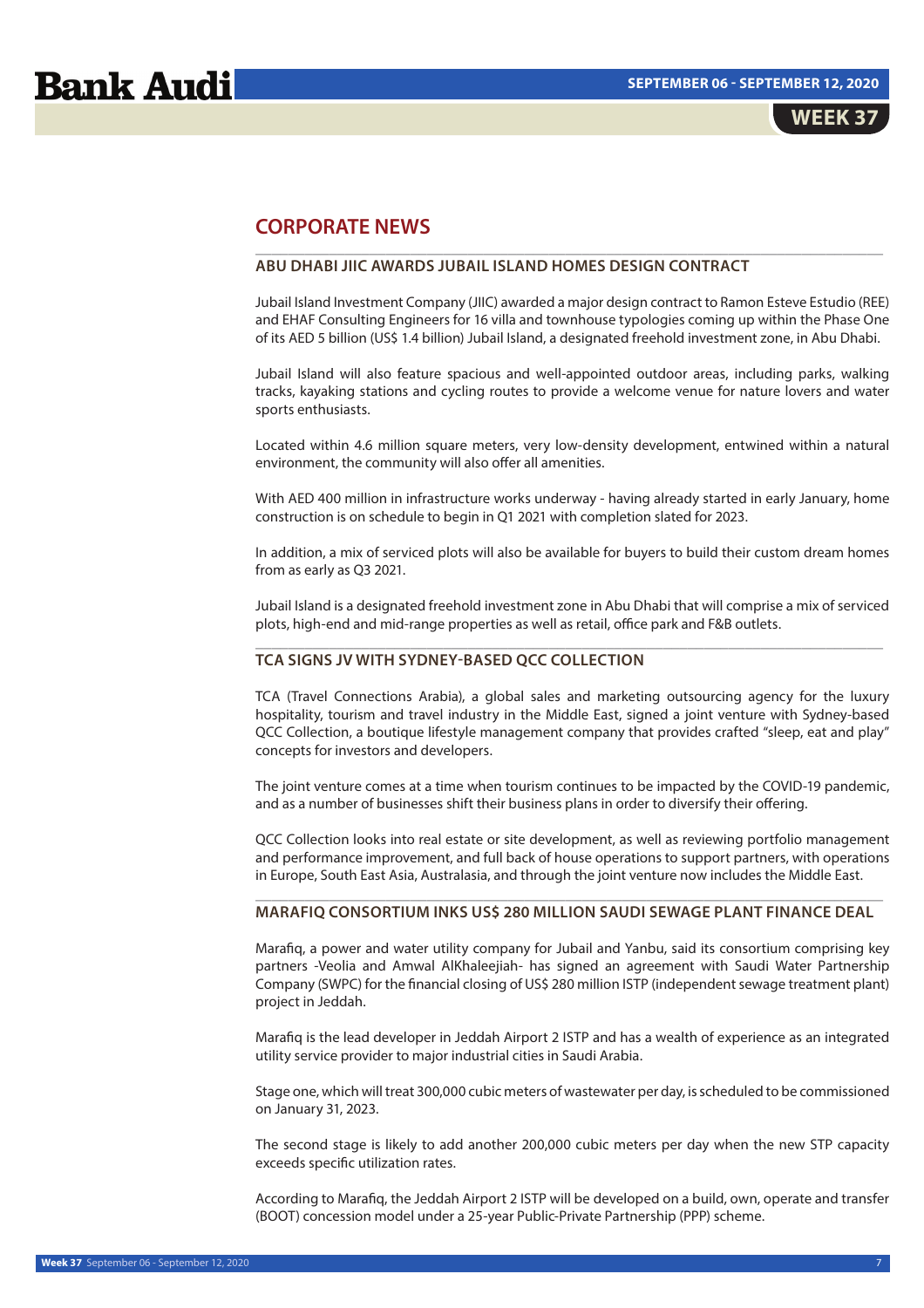Marafiq's key partners Veolia and Amwal AlKhaleejiah will support the development, financing, engineering, procurement, construction, implementation, ownership, operation, maintenance, and transfer of the Jeddah Airport 2 ISTP (Independent Sewage Treatment Plant).

The total project costs have been structured as non-recourse project finance, with funding sourced from a combination of senior project finance loans by the National Commercial Bank (NCB) and equity contributions from shareholders.

## \_\_\_\_\_\_\_\_\_\_\_\_\_\_\_\_\_\_\_\_\_\_\_\_\_\_\_\_\_\_\_\_\_\_\_\_\_\_\_\_\_\_\_\_\_\_\_\_\_\_\_\_\_\_\_\_\_\_\_\_\_\_\_\_\_\_\_\_\_\_\_\_\_\_\_\_\_\_ **DUBAI SOUTH PROPERTIES INVESTS US\$ 136 MILLION IN DEVELOPING SAKANY STAFF ACCOMMODATION**

Dubai South Properties announced that investments in its first leasehold staff accommodation development, Sakany, have reached AED 500 million.

The welfare of residents is central to the Sakany project, reflected in its first-rate leisure facilities and wellequipped medical rooms.

There is also ample parking, which can accommodate every resident, as well as additional visitors, following the recent extension of the car park. Moreover, the development features free Wi-Fi across all buildings, allowing residents to connect with their families abroad and use the internet freely. Additionally, the community has two separate access points, for Freezone and non-Freezone companies, and is secured by CCTV surveillance to ensure the safety of all residents. Sakany also distinguishes itself by offering a gated, female-only, building with its own grocery store located on the premises.

Sakany currently accommodates 7,000 individuals, accounting for some 80% occupancy across ten buildings, all of which are equipped with medical and fit-for-purpose quarantine rooms to ensure the safety and wellness of residents. Phase 2 of the development was recently launched, offering 900 additional rooms in six new buildings.

\_\_\_\_\_\_\_\_\_\_\_\_\_\_\_\_\_\_\_\_\_\_\_\_\_\_\_\_\_\_\_\_\_\_\_\_\_\_\_\_\_\_\_\_\_\_\_\_\_\_\_\_\_\_\_\_\_\_\_\_\_\_\_\_\_\_\_\_\_\_\_\_\_\_\_\_\_\_

## **SAUDI'S SAVOLA BUYS BACK SHARES FOR SR 16.6 MILLION**

Savola Group, Saudi Arabia's food products company and a major operator of grocery stores, has bought back more than 341,000 of its shares for SR 16.6 million (US\$ 4.4 million).

The transaction, which forms the first tranche of the company's Long-Term Incentive Program (LTIP) for its employees, was completed on September 13, Savola said in a statement. \_\_\_\_\_\_\_\_\_\_\_\_\_\_\_\_\_\_\_\_\_\_\_\_\_\_\_\_\_\_\_\_\_\_\_\_\_\_\_\_\_\_\_\_\_\_\_\_\_\_\_\_\_\_\_\_\_\_\_\_\_\_\_\_\_\_\_\_\_\_\_\_\_\_\_\_\_\_

### **SHARJAH MEDIA CITY AND BEEHIVE TO HELP SMEs ACCESS LOW-COST LOANS**

Sharjah Media City (Shams) has teamed up with Beehive, a peer to peer lending platform, to provide funding to businesses operating in the emirate's free zone.

The partnership will help small and medium sized enterprises (SMEs) access low-cost finance of up to AED 500,000 (US\$ 136,000).

The funding support is open to businesses in the creative or media industries, according to a statement.

Beehive connects businesses looking for finance with investors. It has been facilitating funding assistance to SMEs for more than five years in the Gulf Cooperation Council (GCC) region and is regulated by the Dubai Financial Services Authority (DFSA) and the Central Bank of Bahrain.

Shams seeks to attract businesses, including start-ups and other business owners, who are looking to start, relocate or expand their business in the emirate.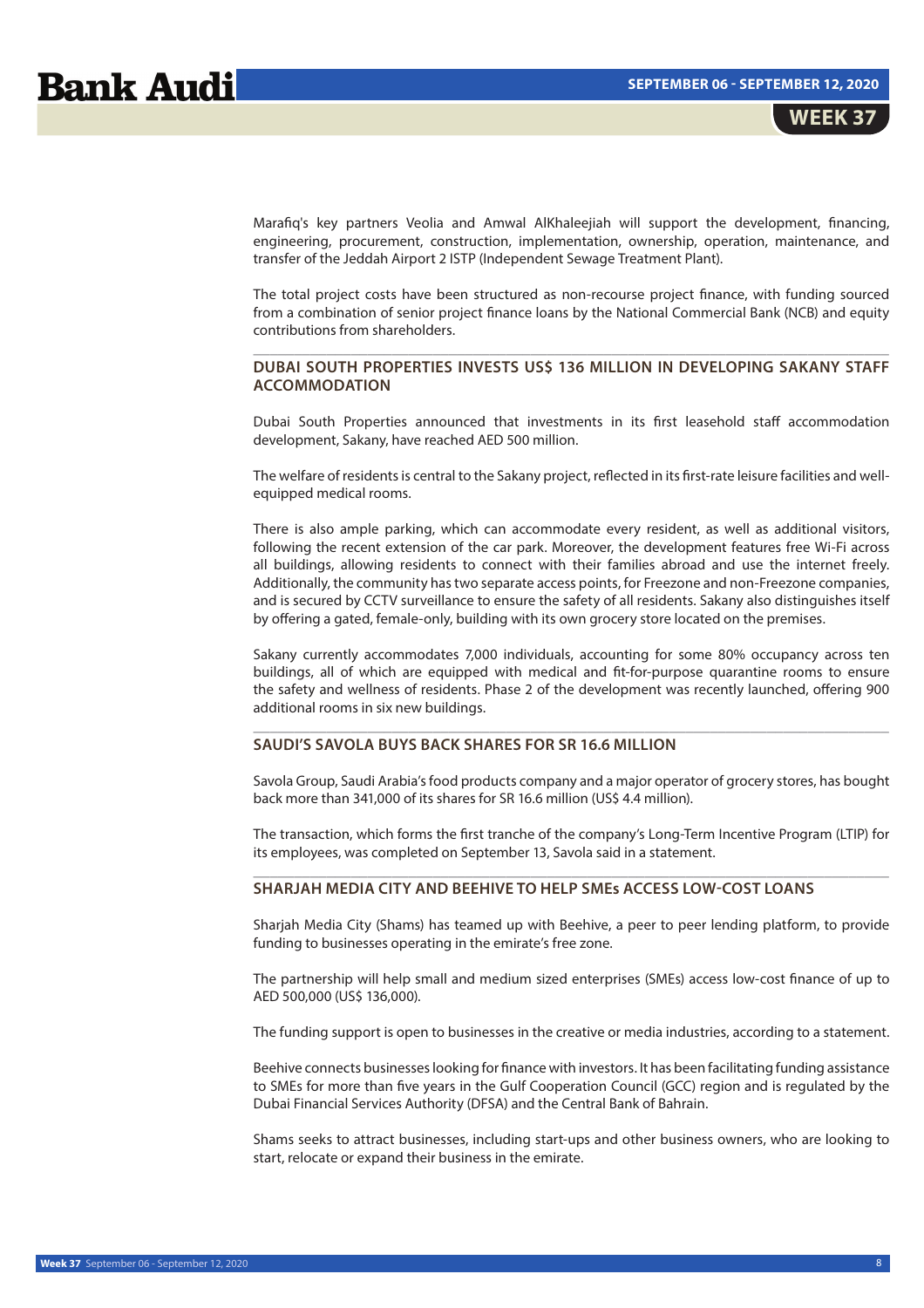# **Bank Audi**

# **CAPITAL MARKETS**

## **EQUITY MARKETS: SHY WEEKLY PRICE RISES IN MENA EQUITIES**

MENA equity markets registered shy price increases this week, as reflected by a 0.2% rise in the S&P Pan Arab Composite index, mainly driven by price gains in the heavyweight Saudi Tadawul, whose market capitalization represents 78% of the total regional market capitalization, while the UAE equity markets, the Qatar Exchange and the Egyptian Exchange posted weekly price falls.

\_\_\_\_\_\_\_\_\_\_\_\_\_\_\_\_\_\_\_\_\_\_\_\_\_\_\_\_\_\_\_\_\_\_\_\_\_\_\_\_\_\_\_\_\_\_\_\_\_\_\_\_\_\_\_\_\_\_\_\_\_\_\_\_\_\_\_\_\_\_\_\_\_\_\_\_

The heavyweight Saudi Tadawul continued to trace an upward trajectory this week, as reflected by a 0.9% rise in the S&P Saudi index, mainly supported by some favorable market-specific and companyspecific factors. The Kingdom's Finance Minister said that Saudi Arabia would likely see an economic contraction this year, but less severe than International Monetary Fund forecasts. Jabal Omar Development saw strong price gains for the second consecutive week, moving up by 10.4% to reach SR 33.90. The real estate owner and developer detailed last week steps taken to restructure its debt. Zain Saudi's share price climbed by 10.1% to SR 12.88. Etihad Etisalat's share price surged by 3.7% to SR 28.30. Zain Saudi and Etihad Etisalat formed a joint committee to prepare and offer a Request For Proposal to purchase the telecommunication towers owned by the two companies, merging them into one company with other investors, or operating them on their behalf. Al Rajhi's share price closed 0.8% higher at SR 66.50. Saudi Telecom Company's share price rose by 1.5% to SR 99.20.

In contrast, the UAE equity markets posted a 1.0% decrease in prices week-on-week, mainly dragged by oil price declines, -6.6% to US\$ 39.83, after Saudi Arabia cut its October 2020 official selling price, and given a slowdown in Dubai's non-oil private growth in August 2020. The seasonally adjusted IHS Markit Dubai Purchasing Managers' Index fell to 50.9 in August 2020 from 51.7 in July 2020. In Dubai, Emirates NBD's share price retreated by 0.9% to AED 10.70. Dubai Financial Market's share price dropped by 2.0% to AED 0.845. Arabtec Holding Company's share price plunged by 13.8% to AED 0.599. Arabtec incurred a net loss of AED 794 million during the first half of 2020 against net profits of AED 58 million a year earlier. Deyaar Development's share price shed 4.6% to AED 0.292. du's share price decreased by 1.1% to AED 5.24. du agreed to sell 26% indirect stake in Khazna Data Center to the Technology Holding Company. In Abu Dhabi, Taqa's share price shed 6.1% to AED 1.39. Dana Gas' share price fell by 2.4% to AED 0.731. First Abu Dhabi Bank's share price dropped by 1.2% to AED 11.42.

| <b>EQUITY MARKETS INDICATORS (SEPTEMBER 06 TILL SEPTEMBER 12, 2020)</b> |             |                        |                        |                   |                                |         |                              |                          |        |            |
|-------------------------------------------------------------------------|-------------|------------------------|------------------------|-------------------|--------------------------------|---------|------------------------------|--------------------------|--------|------------|
| <b>Market</b>                                                           | Price Index | Week-on<br><b>Week</b> | Year-to<br><b>Date</b> | Value             | Trading Week-on<br>Week        | Volume  | <b>Traded Capitalization</b> | Market Turnover<br>ratio |        | P/E* P/BV* |
| Lebanon                                                                 | 60.9        | 2.4%                   | $-12.5%$               | 6.5               | 172.7%                         | 0.9     | 6,797.0                      | 5.0%                     | $\sim$ | 0.53       |
| Jordan                                                                  | 277.6       | $-0.5%$                | $-22.9%$               | 27.9              | 27.8%                          | 30.2    | 17,543.5                     | 8.3%                     | 11.0   | 1.21       |
| Egypt                                                                   | 281.8       | $-0.4%$                | $-18.4%$               | 279.3             | $-14.9%$                       | 1,516.6 | 43,121.2                     | 33.7%                    | 9.2    | 1.72       |
| Saudi Arabia                                                            | 352.9       | 0.9%                   | $-4.2%$                | 13,632.6          | 6.5%                           | 2,020.3 | 2,415,705.0                  | 29.3%                    | 17.4   | 2.59       |
| Qatar                                                                   | 169.6       | $-1.1%$                | $-8.2%$                | 517.7             | $-28.9%$                       | 1,235.1 | 155,367.3                    | 17.3%                    | 14.6   | 1.96       |
| <b>UAE</b>                                                              | 93.0        | $-1.0%$                | $-18.0%$               | 676.1             | $-44.1%$                       | 1,594.6 | 264,710.0                    | 13.3%                    | 11.5   | 1.67       |
| Oman                                                                    | 188.0       | $-1.6%$                | $-6.5%$                | 9.1               | $-43.9%$                       | 22.2    | 15,693.2                     | 3.0%                     | 10.5   | 0.87       |
| Bahrain                                                                 | 134.5       | $-2.6%$                | $-18.0%$               | 8.1               | 0.8%                           | 27.5    | 20,256.3                     | 2.1%                     | 11.9   | 1.47       |
| Kuwait                                                                  | 100.1       | 0.1%                   | $-16.5%$               | 410.9             | $-4.2%$                        | 1,234.4 | 91,037.3                     | 23.5%                    | 19.3   | 1.88       |
| Morocco                                                                 | 248.8       | 0.6%                   | $-14.5%$               | 30.4              | 5.2%                           | 1.6     | 57,419.2                     | 2.8%                     | 16.6   | 2.60       |
| Tunisia                                                                 | 69.2        | 1.6%                   | $-4.4%$                | 10.8              | $-24.3%$                       | 8.4     | 7,854.8                      | 7.1%                     | 13.4   | 2.53       |
| Arabian Markets 717.5                                                   |             | 0.2%                   |                        | $-9.0\%$ 15,609.4 | 0.1%                           | 7,691.7 | 3,095,504.8                  | 26.2%                    | 16.5   | 2.42       |
| Values in US\$ million: volumes in millions                             |             |                        |                        |                   | * Market cap-weighted averages |         |                              |                          |        |            |

Sources: S&P, Bloomberg, Bank Audi's Group Research Department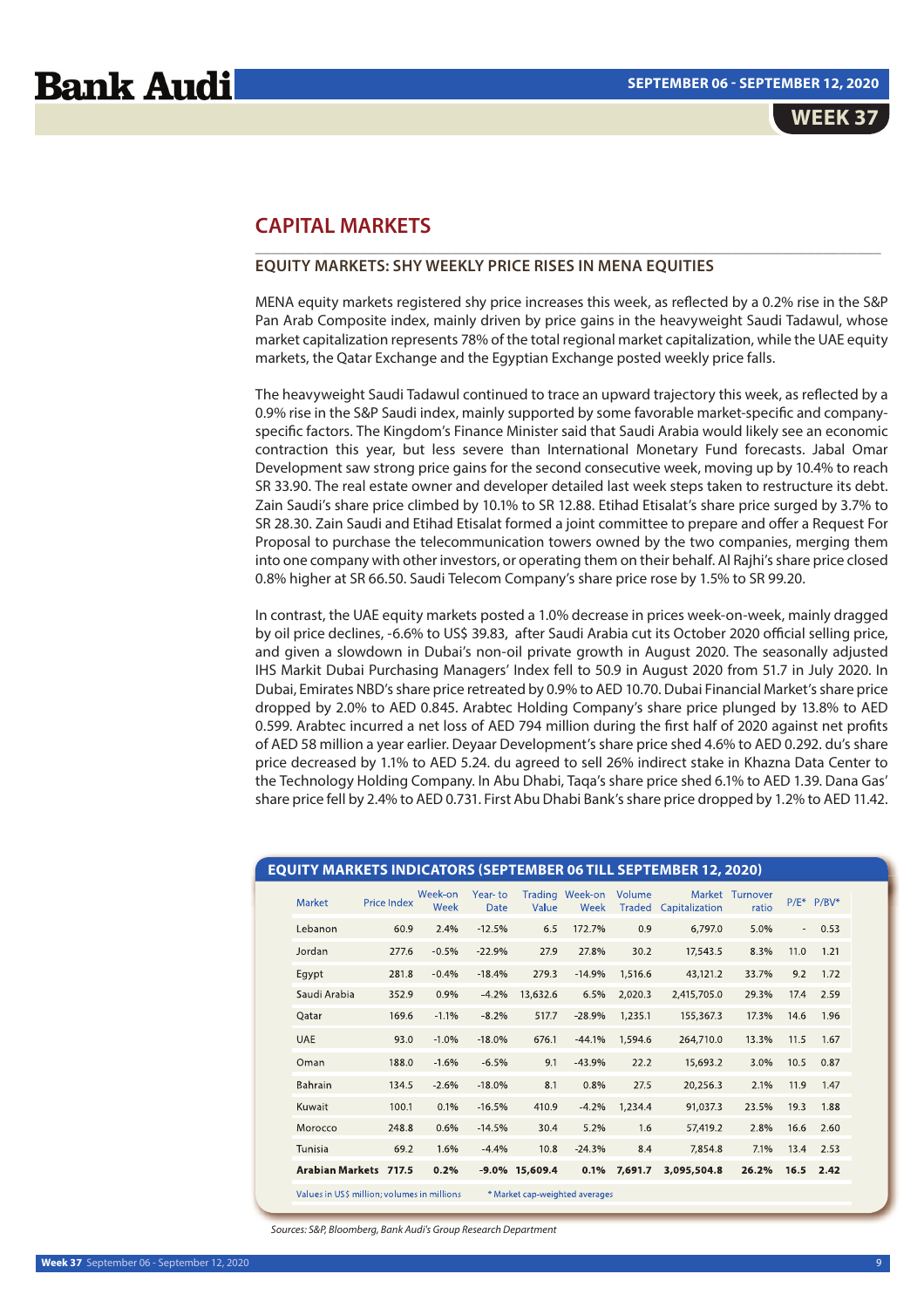The Qatar Exchange posted a 1.1% decrease in prices week-on-week, mainly dragged by oil price declines and some unfavorable company-specific factors. Doha Bank's share price declined by 2.1% to QR 2.29. Qatar National Bank Financial Services cut its recommendation on Doha Bank to "market perform" from "accumulate" with a price target of QR 2.305. Industries Qatar's share price decreased by 1.1% to QR 9.99. Gulf International Services' share price went down by 2.7% to QR 1.594.

The Egyptian Exchange registered a 0.4% retreat in prices week-on-week, mainly dragged by some unfavorable company-specific sectors. Pioneers Holding's share price fell by 4.9% to LE 3.90. Pioneers Holding reported 2020 second quarter net profits of LE 466 million, down by 25% year-on-year. Cleopatra Hospital's share price shed 6.7% to LE 4.60. Cleopatra Hospital announced 2020 second quarter net profits of LE 18.5 million, down by 58% year-on-year. Suez Cement's share price dropped by 5.4% to LE 7.30. Suez Cement reported a widening net loss of LE 394 million during the second quarter of 2020 versus a net loss of LE 322 million a year earlier. Telecom Egypt's share price plunged by 7.1% to LE 13.0. Saudi Telecom said that it is in discussions to reduce its US\$ 2.39 billion non-binding offer for a stake in Vodafone Egypt, a company in which Telecom Egypt is a shareholder.

## **FIXED INCOME MARKETS: MENA BOND PRICES MOSTLY DOWN WEEK-ON-WEEK**

MENA fixed income markets saw mostly downward price movements this week, as some market players sought to leave room for new bonds issued by sovereigns and firms in the aim to prop up finances hit by low oil prices and the Coronavirus crisis.

\_\_\_\_\_\_\_\_\_\_\_\_\_\_\_\_\_\_\_\_\_\_\_\_\_\_\_\_\_\_\_\_\_\_\_\_\_\_\_\_\_\_\_\_\_\_\_\_\_\_\_\_\_\_\_\_\_\_\_\_\_\_\_\_\_\_\_\_\_\_\_\_\_\_\_\_\_

In the Bahraini credit space, sovereigns maturing in 2025 and 2029 registered price declines of 0.38 pt and 2.13 pts respectively week-on-week. Prices of NOGA'24 decreased by 0.58 pt. Bahrain tapped international debt markets for the second time this year through the sale of a dual-tranche debt offering consisting of a US\$ 1 billion seven-year Sukuk at 3.95%, down from an initial price guidance of 4.25% and US\$ 1 billion 12-year conventional bonds at 5.45%, down from an initial price guidance of 5.625%. The bond sale received more than US\$ 7.6 billion in combined orders.

In the Saudi credit space, sovereigns maturing in 2030 were down by 0.38 pt this week. Saudi Aramco'24 posted price falls of 0.22 pt. STC'29 closed down by 0.34 pt. Prices of SABIC'28 contracted by 0.35 pt. SECO'24 traded down by 0.20 pt. Saudi Electricity mandated HSBC and MUFG as green structuring advisors along with First Abu Dhabi Bank, HSBC, JP Morgan, MUFG and Standard Chartered Bank as joint lead managers to arrange a series of fixed income investor calls in Asia, Europe and the Middle East for the sale of a US\$ fixed rate RegS senior unsecured international green Sukuk. Fitch assigned Saudi Electricity Company's green Sukuk certificates, which would be issued through Saudi Electricity Global SUKUK Company 5, an expected rating of "A-(EXP)". The expected rating is in line with Saudi Electricity 's long-term Issuer Default Rating and senior unsecured rating of "A-".

In the Omani credit space, sovereigns maturing in 2025 and 2029 posted price retreats of 0.42 pt and 0.88 pt respectively, while Oman'23 was up by 0.04 pt week-on-week. Oman's Finance Ministry hired Bank Muscat and its Islamic unit Meethaq to arrange the sale of a local currency Sukuk that would target local and small investors through a book-building process. Within this context, the Ministry said it is working to complete its funding plan, which includes an international bond and Sukuk offering to fund the remainder of its needs this year.

In the Dubai credit space, sovereigns maturing in 2029 were down by 0.12 pt week-on-week. DP World'30 registered price falls of 0.26 pt. In contrast, Emaar'26 was up by 0.11 pt. Emirates Airline'28 closed up by 0.14 pt. Regarding plans for new issues, Tabreed said that it is seeking shareholders' approval to issue up to US\$ 1 billion in Sharia-compliant or conventional bonds.

In the Qatari credit space, sovereigns maturing in 2024 and 2029 registered price contractions of 0.44 pt and 0.88 pt respectively week-on-week. Amongst financials, Commercial Bank of Qatar'23 was up by 0.24 pt. Commercial Bank of Qatar mandated Morgan Stanley as Sole Global Coordinator and ANZ, BofA Securities, Citi, Mizuho, Morgan Stanley, QNB Capital and Standard Chartered as joint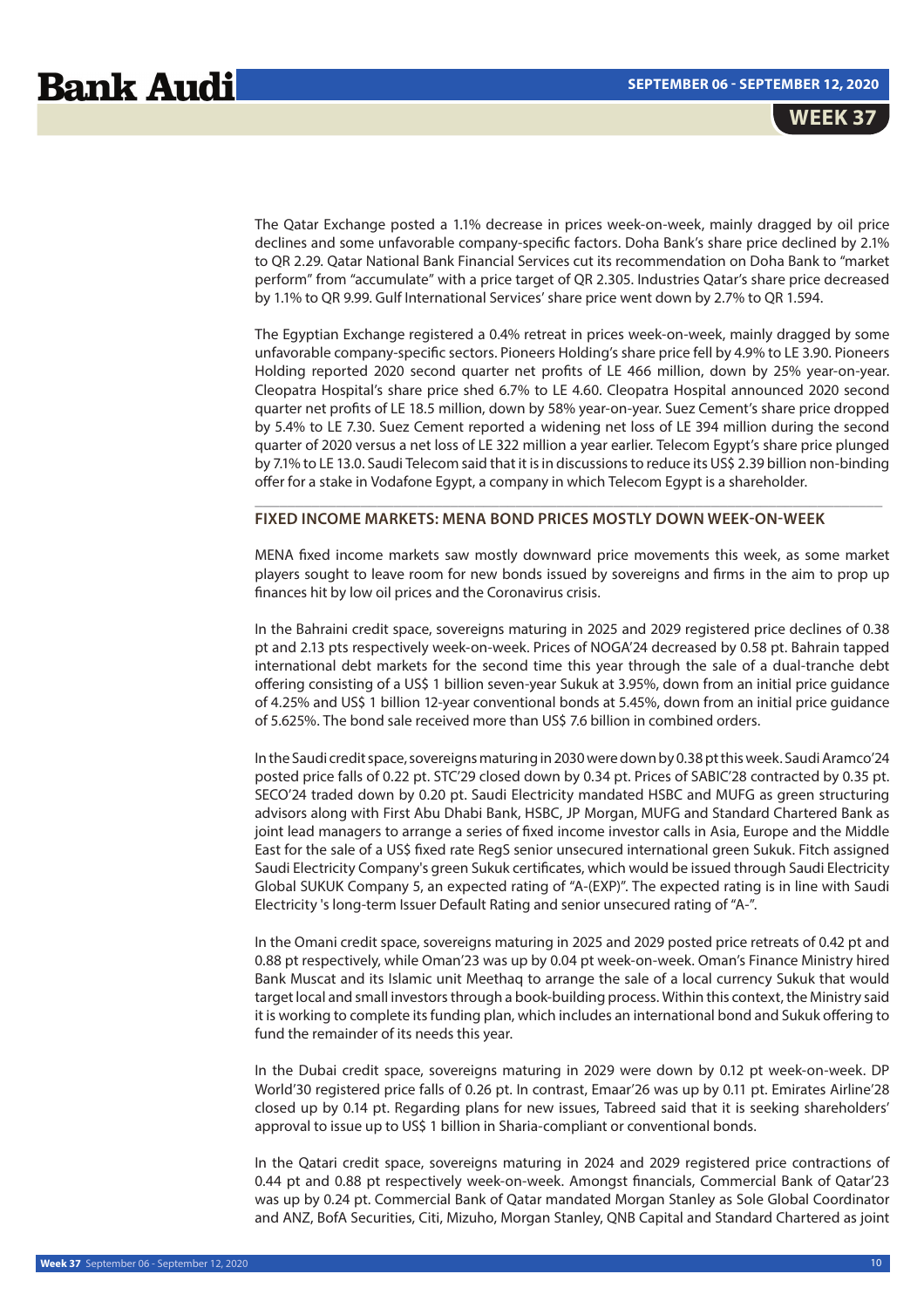lead managers to arrange a series of fixed income investor calls for the sale of five-year US dollardenominated senior unsecured RegS bond.

In the Egyptian credit space, US dollar-denominated sovereigns maturing in 2025, 2030 and 2040 posted price declines of up to 1.25 pt week-on-week. Prices of Euro-denominated sovereigns maturing in 2030 contracted slightly by 0.05 pt.

On the overall, activity in regional bond markets was mostly skewed to the downside this week as some market players sought to leave room for new bond issues, while the US Treasury yields remained on the decline on lingering concerns over a potential K-shaped US economic recovery.

# **MIDDLE EAST 5Y CDS SPREADS V/S INTL BENCHMARKS**

| in basis points         | 11-Sep-20 | 04-Sep-20 | 31-Dec-19 | Week-<br>on-week | Year-to-<br>date |
|-------------------------|-----------|-----------|-----------|------------------|------------------|
| Abu Dhabi               | 43        | 44        | 36        | $-1$             | $\overline{7}$   |
| Dubai                   | 145       | 145       | 91        | $\mathbf{0}$     | 54               |
| Kuwait                  | 53        | 51        | 37        | 2                | 16               |
| Qatar                   | 43        | 44        | 37        | $-1$             | 6                |
| Saudi Arabia            | 82        | 84        | 57        | $-2$             | 25               |
| Bahrain                 | 316       | 297       | 176       | 19               | 140              |
| Morocco                 | 131       | 132       | 91        | $-1$             | 40               |
| Egypt                   | 424       | 429       | 277       | $-5$             | 147              |
| Iraq                    | 666       | 705       | 384       | $-39$            | 282              |
| <b>Middle East</b>      | 212       | 215       | 360       | $-3$             | $-148$           |
| <b>Emerging Markets</b> | 138       | 138       | 148       | $\mathbf{0}$     | $-10$            |
| Global                  | 141       | 142       | 163       | $-1$             | $-22$            |
|                         |           |           |           |                  |                  |

Sources: Bloomberg, Bank Audi's Group Research Department



Sources: Bloomberg, JP Morgan, Bank Audi's Group Research Department